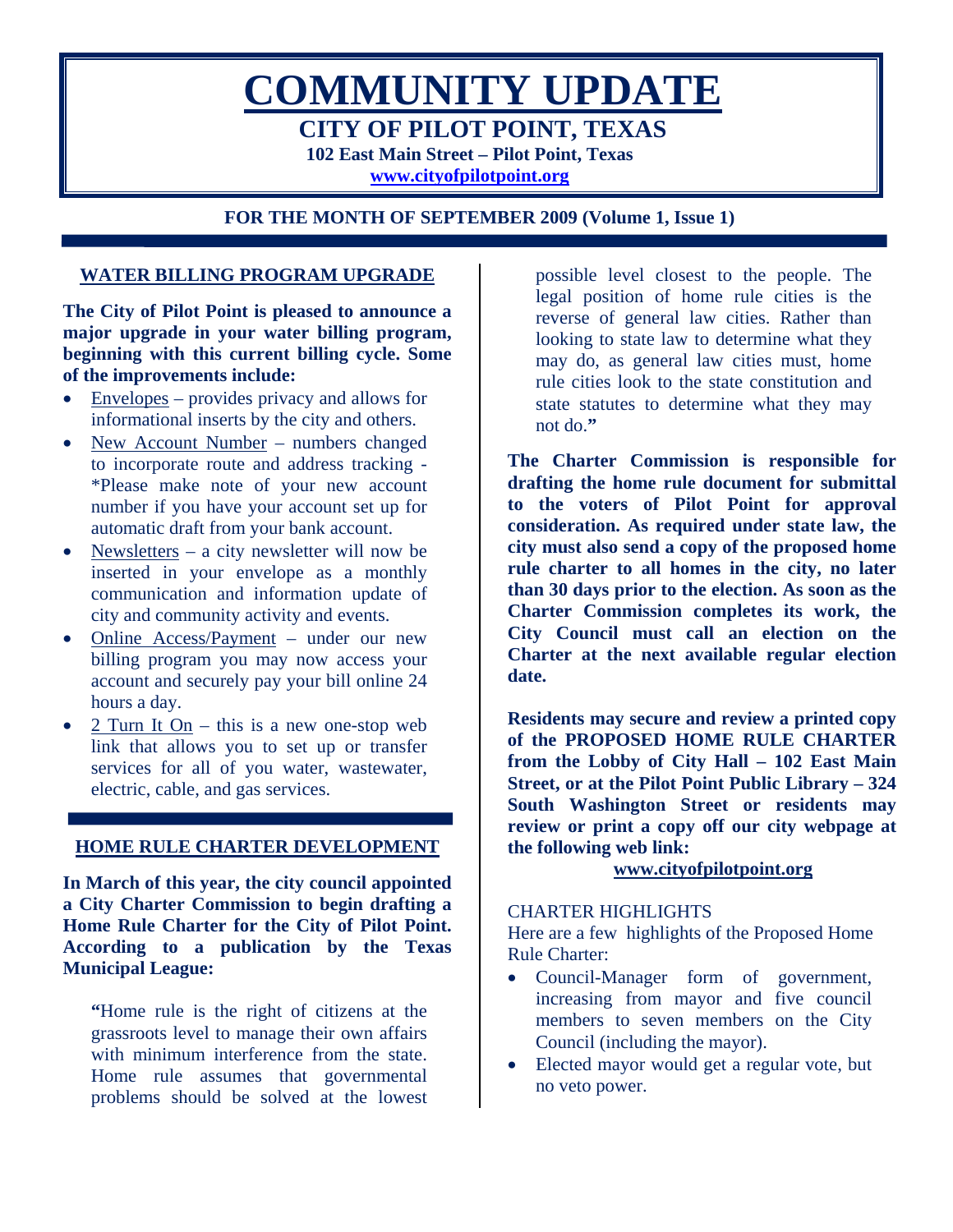- Council shall not receive pay for serving, but may be reimbursed out-of-pocket costs.
- Executive powers remain with the City Council — including the appointment of department heads, city manager, city secretary, city attorney, and all boards.
- City Manager shall serve as the Chief Administrative Officer of the City.
- City Manager must submit a five-year capital improvements plan each year as part of the annual budget submittal.
- Council members must be elected by a majority, not a plurality, and have no term limits.
- Council members can be removed for unexcused absences at three consecutive meetings, or by recall.
- Council member vacancies can be filled by appointment or by election.
- Recalls, initiatives and referendums can be called by a petition of the voters.
- Prohibitions: Nepotism is not allowed; elected officials cannot work for the city within a year after their term ends; individual City Council members cannot dictate personnel matters.
- No prohibition for elected officials or employees having an interest in a contract with the city, so long as that conflict of interest is disclosed in accordance with state law.

**PUBLIC HEARING: The Home Rule Charter Commission will hold a Public Hearing on the Proposed Home Rule Charter on Tuesday, August 25th in the City Hall Council Chambers at 6:30 PM to receive comments on the proposed Charter. Interested parties are encouraged to attend and make comment.** 

# **DOWNTOWN MAIN STREET IMPROVEMENTS**

**Pilot Point was recently awarded a \$150,000 grant to provide renovation of a portion of our downtown sidewalks through the Texas Historical Commission and Texas Department of Agriculture. The City Council recently awarded a contract to Kimley-Horn Associates** 

**of Irving, Texas to provide engineering and architectural services for this project, which intends to blend and recreate a historical period look to the sidewalks on the north and east side of the downtown square. The existing Thurber bricks located in some segments of the sidewalks, will be incorporated into the historic sidewalk design. The existing overhead street lights will be replaced with underground wiring and antique lighting. Local residents and businesses will be given an opportunity to contribute to the project through the purchase of memorial or sponsorship bricks.** 

**Our engineering firm, Kimley-Horn Associates, will hold a public hearing(s) to receive input in the design of the sidewalks and adjacent landscaping elements as part of the overall architectural design process. Based on feedback at the public hearing(s), the engineers will develop a design proposal for submittal to the Main Street Advisory Board and the City Council. The current schedule assumes final approval before December 31, with the city accepting project bid proposals in January or February 2010; construction should be complete before year-end 2010.** 

## **DOWNTOWN PLAQUES, MARKERS, AND WALKING TOUR**

**In cooperation with the Pilot Point Main Street Advisory Board and in large part made possible by a donation from Texas-New Mexico Power, nearly two dozen historic plaques will soon be installed on historic sites in the Downtown Historic District. The plaques provide a brief history of that site or building as part of the Downtown Historic Walking Tour Brochure that was also recently developed by the Main Street Advisory Board.** 

**The City recently ordered a new cast aluminum marker designating the Downtown Historic District as being designated and listed on the National Register of Historic Places. This important plaque will be placed on the square advertising the national importance and**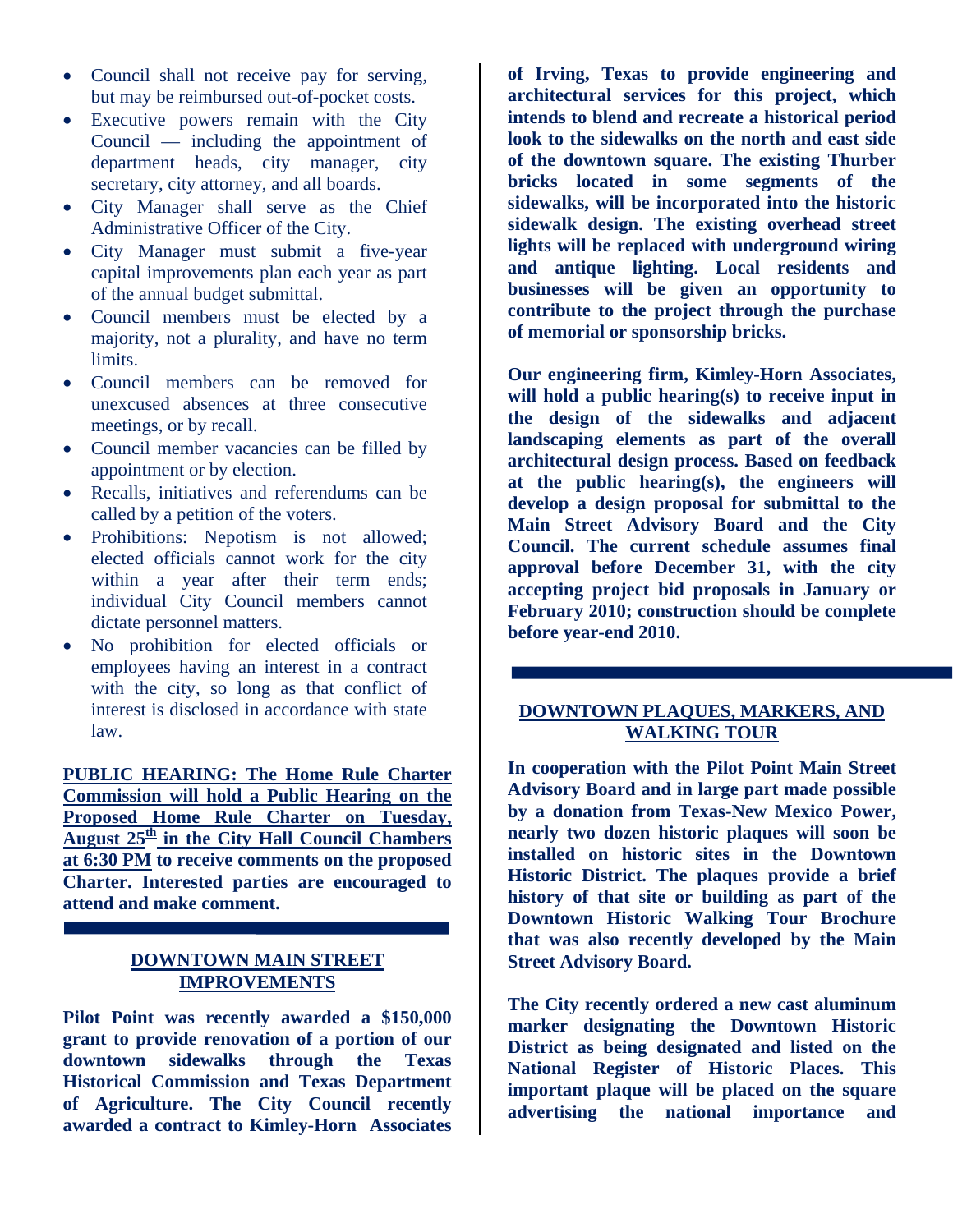**significance of our square to the history of Pilot Point, Denton County, and the State of Texas.** 

#### **SENIOR & DISABLED TAX FREEZE IN 2010**

**In accordance with provisions in Texas Tax Code - Section 11, in May 2009 the City Council granted a Disability & Over-65 Tax Freeze exemption for qualified property owners. Their tax values will be frozen at the 2009 rate and beginning in 2010 their values will not increase unless they make improvements to their property. This freeze amounts to a reduction in future tax revenue to the City, but the City Council felt strongly that those over the age of 65 and/or qualified disabled property owners should have the opportunity to take advantage of this optional tax value exemption.** 

## **NEW SOLID WASTE, BULK & RECYCLING PROGRAM STARTS OCTOBER 1ST**

**Solid Waste Program – Beginning in October, our solid waste and recycling services will be provided by IESI Corporation. The noticeable change will be that residential customers will be supplied with a 95 gallon rolling cart for solid waste and a 95 gallon rolling cart for recycling. Because the carts hold much more trash, service will be once a week on Monday or Tuesday instead of twice a week, recycling will still be once a week, but bulk pickup will go to twice a month on Saturday instead of weekly. An added benefit to the rolling cart service will be an approximate 11% reduction in monthly cost to our residential customers.** 



**Residents are encouraged to visit City Hall and come see sample of the new carts that IESI will be utilizing in Pilot Point. More information will be available in the next Monthly Community Update newsletter, but as a summary:** 

- **EFFECTIVE OCTOBER 1<sup>st</sup>**, the solid waste service will convert to furnished 95 gallon rolling carts which will be delivered to every residential household in mid September.
- **SOLID WASTE;** the northern half of the city will receive rolling cart service on Monday, the southern half will receive service on Tuesday (a detailed map will accompany the rolling carts when they are delivered in mid September). If a holiday falls on a scheduled service day, service will be automatically rolled to the next calendar day; Monday will roll to Tuesday service, Tuesday service would roll to Wednesday of the same week.
- **RECYCLING;** all residents will receive recycling rolling cart service on Thursday of each week.
- **BULK SERVICE;** beginning in October, normal bulk service will be on the  $1<sup>st</sup>$  and  $3<sup>rd</sup>$ Saturday of each month. Customers are still requested to contact the service provider for large service requests – numbers will be provided with the cart delivery in mid September.

# **CITY COUNCIL SETS PUBLIC HEARING ON 2009-2010 CITY BUDGET**

**PUBLIC HEARING: The City Council will hold a Public Hearing on the Proposed 2009-2010**  City Budget on Monday, August  $24<sup>th</sup>$  in the City **Hall Council Chambers at 6:30 PM to receive comments on the proposed budget. Interested parties are encouraged to attend and make comment.** 

**Residents may secure and review a printed copy of the Proposed 2009-2010 City Budget from the Lobby of City Hall – 102 East Main Street, or at the Pilot Point Public Library – 324 South**